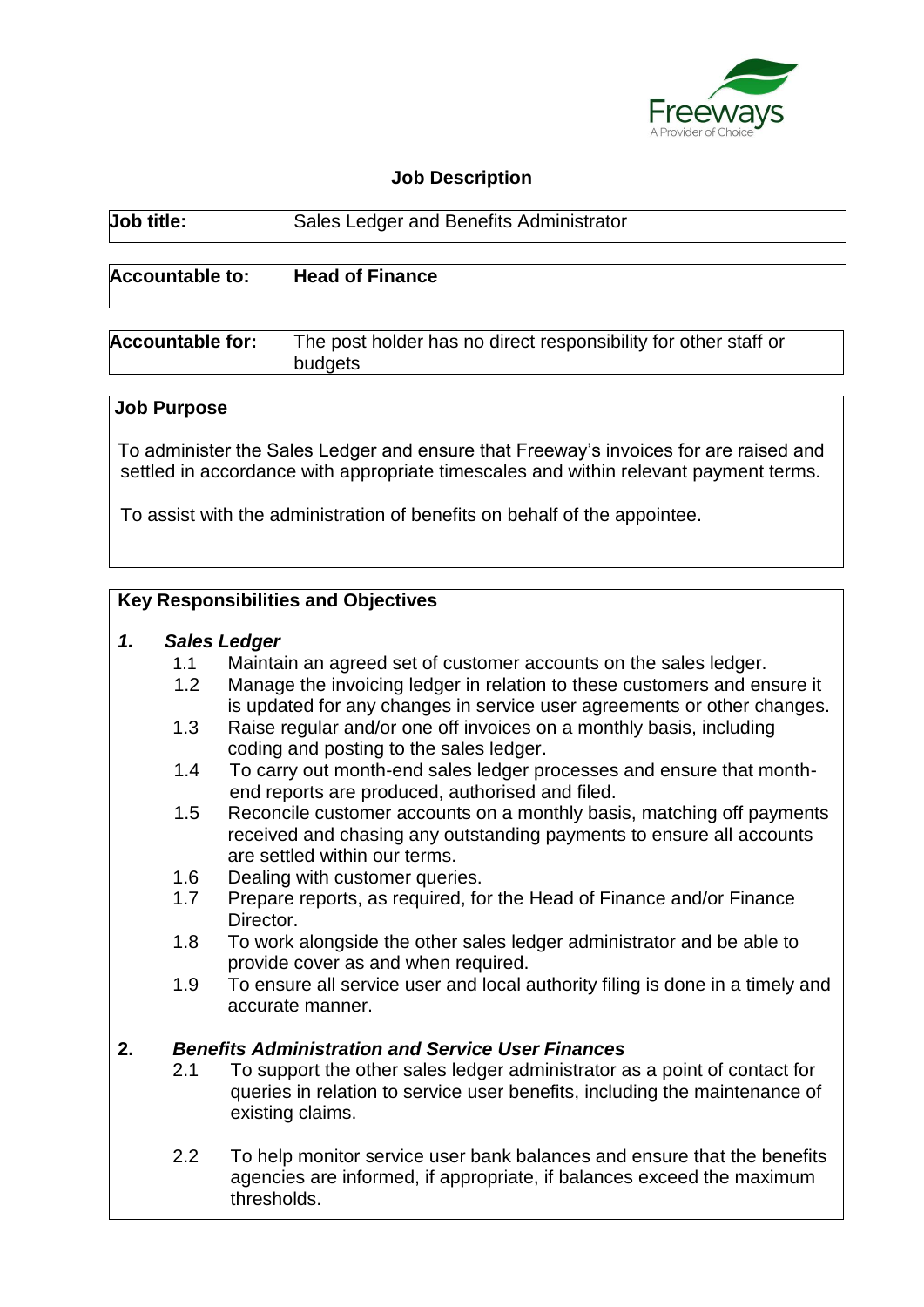- 2.3 To ensure that the appropriate forms are received from service managers for new service users, transfers between houses and service users leaving and that the forms are completed correctly.
- 2.4 To ensure that filing is up-to-date and files are correctly maintained for service users.
- 2.5 To assist as required in the payment of personal allowances.
- 2.6 To maintain monthly the database for benefits and service user contributions to fees.

## **3.** *Other Duties*

- 3.1 To perform financial monitoring visits to Freeways services and report the findings to senior management.
- 3.2 To provide cover for collecting and preparing the fortnightly petty and residents cash order to be issued to the services.

# **Additional Responsibilities**

To carry out such other duties as requested which are commensurate with a post of this nature.

## **Health and safety responsibilities:**

Under the provisions contained in the Health and Safety at Work Act 1974, it is the duty of every employee to:

- Take reasonable care of themselves and others at work
- To co-operate with Freeways and Freeways Trust as far as is necessary to enable them to carry out their legal duty.
- Not to intentionally or recklessly interfere with anything provided including personal protective equipment for health and safety or welfare at work.

## **Equal opportunities:**

Freeways is committed to anti-discriminatory policies and practices and it is essential that the post holder is willing to make a positive contribution to their promotion and implementation.

This job description only contains the main duties relating to this post and does not describe in detail all the tasks required to carry them out.

Post holders may be asked to undertake any task commensurate with their pay grade.

All job descriptions will be subject to review as appropriate and may be altered in line with the requirements of the post. Any proposed changes will be discussed with the post holder prior to change.